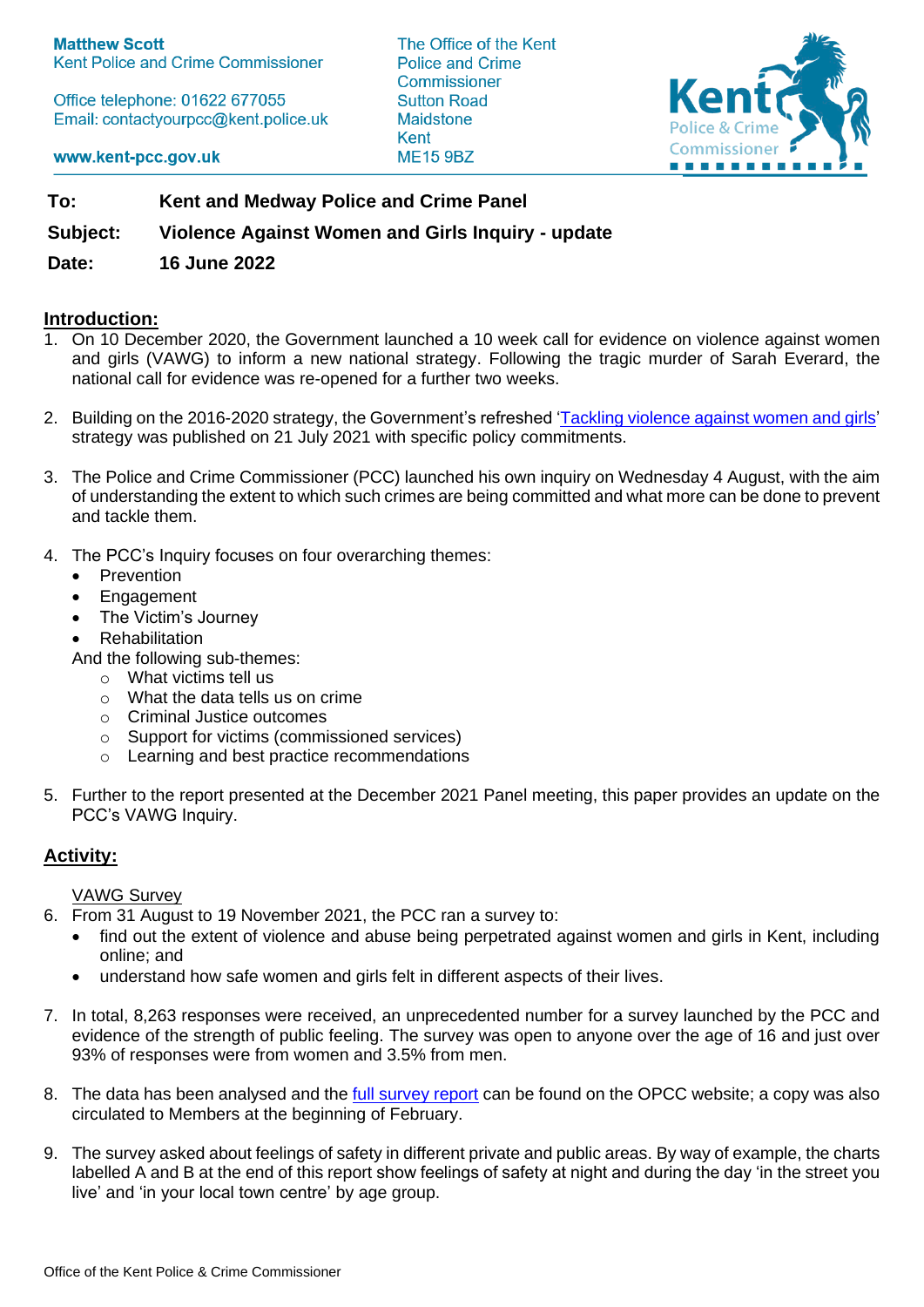- 10. Radar charts were also created to help identify those districts where people felt the safest and least safe; an example is labelled C at the end of this report.
- 11. The survey data has also been used to help the OPCC identify those Districts to approach in terms of submitting bids into the Home Office's VAWG focused Safer Streets Fund. To date, funded activity has included street scene and physical interventions to improve feelings of safety, CCTV and lighting, signposting events, establishment of safe spaces and active bystander training.

#### Offender data

12. Ten years of Kent Police VAWG offender data has been analysed and presented to the PCC and Chief Officers to provide insight into the perpetrators of such offences and inform local strategies.

#### Victim data

13. Whilst there were some initial delays to ensure data protection safeguards were in place, ten years of VAWG victim data has also been collected and will be analysed imminently. The findings will be shared with Kent Police to offer further insight into how the Force and the OPCC can better support victims.

#### **Roundtables**

- 14. To understand the great work being done by all Districts, the PCC has hosted a number of stakeholder roundtable events. Notable examples of activity captured at the events include Community Safety Partnerships creating safe spaces in town centres; the utilisation of technology, such as the Holly Guard app; providing safety training for women and girls; and improving CCTV.
- 15. The roundtables have also included representation from the British Transport Police to gain a better understanding of how residents and visitors are being kept safe on the railways.

### Victim Panel focus group

- 16. On 24 May, the PCC hosted the initial Victim Panel focus group for those with lived experience of VAWG.
- 17. The OPCC worked with relevant charities to identify victims who were agreeable to taking part, and also developed the Terms of Reference in collaboration to ensure their needs and preferences were reflected in its organisation.
- 18. The aim of the focus group is to create a feedback loop in how support services and Kent Police can improve, but equally to identify where they are getting it right.
- 19. The initial focus group was a great success, with each victim speaking forcefully about their experiences. Some of the issues raised included a lack of communication from both the police and the CPS (if they were lucky enough for their case to proceed); a perception that the burden of proof fell on them; and a feeling of almost being as traumatised by the criminal justice system as by the events themselves.
- 20. Valuable feedback will be provided to Kent Police and the wider criminal justice system through the PCC's role as Chair of the Kent Criminal Justice Board. The PCC will also consider what further action his office can take to support victims and ensure they receive the best possible service.
- 21. In the future the PCC will consult the focus group on new proposals to tackle VAWG, commissioning strategies, education programmes and to further explore the service provided by criminal justice agencies.

#### **Impact:**

22. The PCC has been encouraged by the number of written statements of support from various councils in Kent to his Inquiry. He would like to express his thanks as the Inquiry will only succeed with multi-agency support.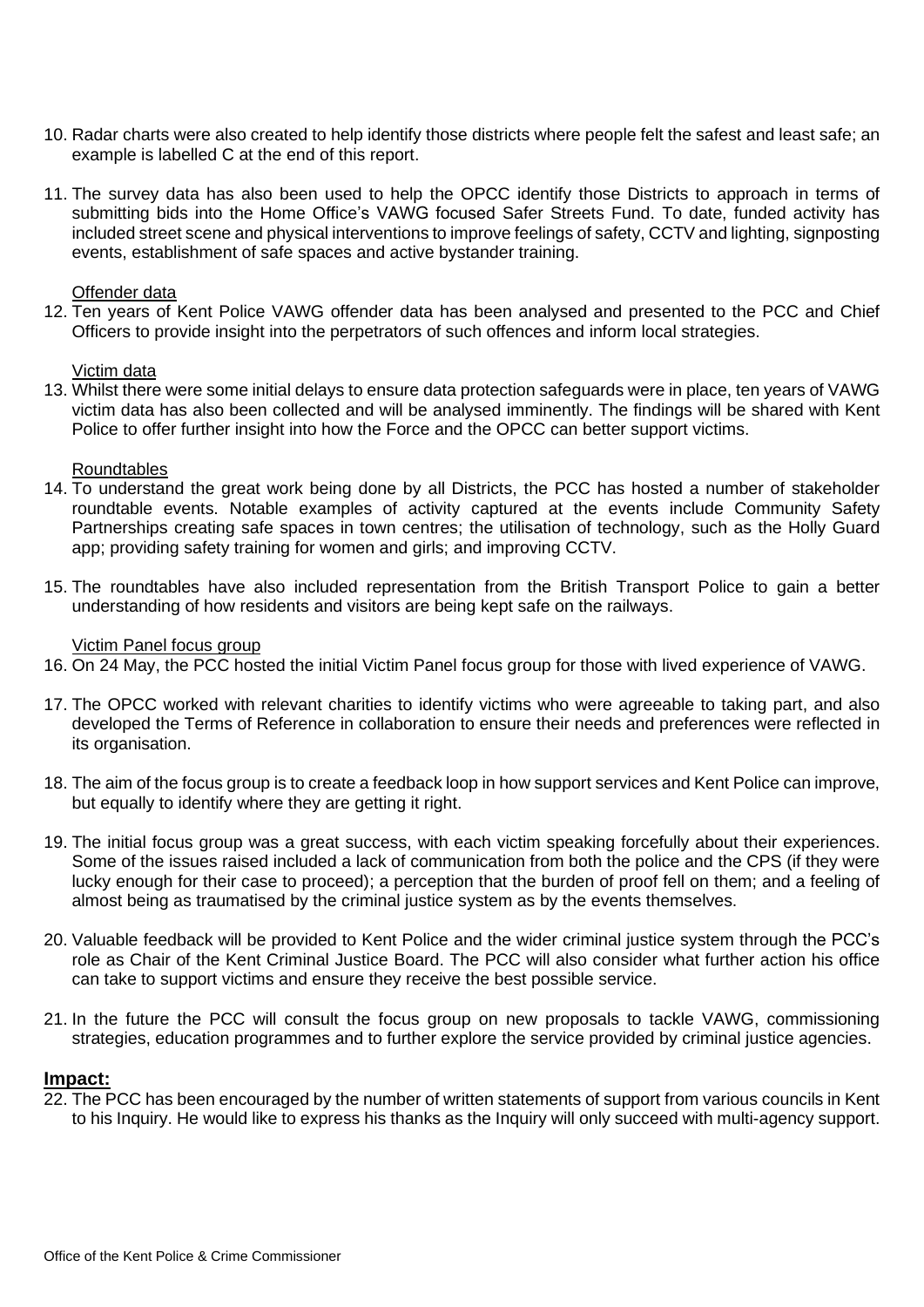- 23. Whilst tackling offences against women and girls has been a Kent Police priority for a number of years, as a direct response to the launch of the PCC's Inquiry, the Force has introduced a new VAWG Strategy. The strategy has five key strands:
	- Holding offenders to account criminal justice, offender management, training and development
	- Supporting victims service provision, practice review, engagement and safeguarding
	- Keeping people safe education, early intervention, problem solving and crime prevention
	- Our culture educating, encouraging, empowering
	- Strengthening the system governance, scrutiny, technology and partnerships
- 24. As a result of the PCC's survey findings and feedback from their own series of public engagement events, Kent Police has reviewed where police patrols are carried out to increase visibility in those areas where women and girls feel unsafe, and not just where crimes were previously recorded.
- 25. A meeting has been held between the OPCC and the Kent Police strategic lead for VAWG to understand how the PCC's Inquiry can complement the work of the Force and to prevent any duplication.

#### **Next steps:**

- 26. The Inquiry Report will be published in the next few weeks. As well as a Foreword by the PCC, it will explain the context of the Inquiry and governance, provide highlights from the PCC's survey and 'big data' exercises, and outline the actions already taken, recommendations and next steps. It will be widely publicised and the PCC will ensure that Panel members receive a copy.
- 27. It is the intention of the PCC for the report to be a living document; a platform to work from in order to improve women and girls' physical safety and feelings of safety.
- 28. The coordination of all activity under the VAWG umbrella will be managed by a coordinator within the OPCC to promote closer working between Kent Police, charities and criminal justice agencies.
- 29. As Members will be aware, VAWG is a priority in the PCC's new [Making Kent Safer](https://www.kent-pcc.gov.uk/what-we-do/making-kent-safer-2022-25/) Plan. As such, the Chief Constable will be required to provide regular updates on Force activity and outcomes at the PCC's quarterly [Performance and Delivery Board.](https://www.kent-pcc.gov.uk/what-we-do/holding-kent-police-to-account/performance-and-delivery-board/)
- 30. The PCC acknowledges that VAWG is one of the challenges of our time and that as a society, there is a need to come together to address it. He wants to ensure offenders are brought to justice and improve the journey for victims and survivors. That is why the PCC will continue to update the Police and Crime Panel on his Inquiry work even after the report has been published to lay out how Kent Police and the OPCC are working towards tackling VAWG in all its quises.
- 31. In Kent there is already a lot of good work going on, from Kent Police to that provided by partners and commissioned charitable services, but the PCC recognises that there is a continued need to pull together in order to make a difference and make things better.

### **Recommendation:**

32. The Kent and Medway Police and Crime Panel is asked to note this report and agree to a further update at their December 2022 meeting.